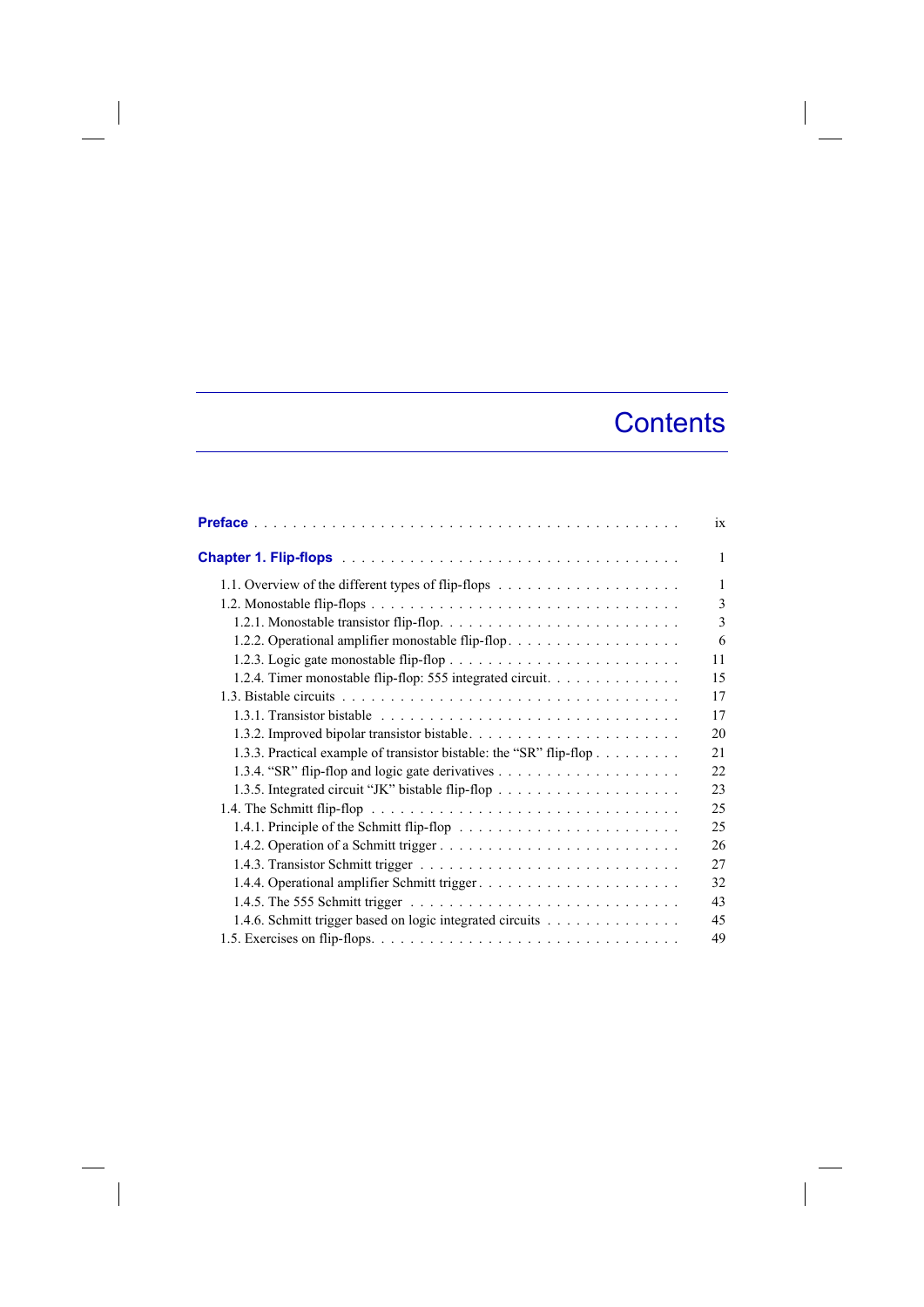$\overline{\phantom{a}}$ 

 $\begin{array}{c} \hline \end{array}$ 

| Chapter 2. Analog-to-Digital and Digital-to-Analog Converters.                                      | 99  |
|-----------------------------------------------------------------------------------------------------|-----|
|                                                                                                     | 99  |
|                                                                                                     | 99  |
|                                                                                                     | 100 |
| 2.1.3. The different elements involved in the conversion.                                           | 101 |
|                                                                                                     | 106 |
|                                                                                                     | 106 |
|                                                                                                     | 107 |
| 2.2.3. Influence of the sample-and-hold circuit on the signal spectrum                              | 113 |
|                                                                                                     | 116 |
|                                                                                                     | 118 |
|                                                                                                     | 118 |
| 2.3.2. Parallel analog-to-digital or flash converters                                               | 120 |
| 2.3.3. Successive approximations or weighing-based ADC                                              | 123 |
|                                                                                                     | 129 |
|                                                                                                     | 146 |
|                                                                                                     | 149 |
|                                                                                                     | 149 |
| 2.4.2. Weighted-resistor digital-to-analog converters.                                              | 150 |
| 2.4.3. R-2R ladder network digital-to-analog converters                                             | 152 |
|                                                                                                     | 158 |
|                                                                                                     | 191 |
|                                                                                                     | 191 |
| 3.2. Relationship between frequency and instantaneous phase                                         | 192 |
|                                                                                                     | 194 |
|                                                                                                     | 195 |
|                                                                                                     | 196 |
|                                                                                                     | 198 |
|                                                                                                     | 199 |
|                                                                                                     | 199 |
|                                                                                                     | 200 |
|                                                                                                     | 207 |
| 3.5.1. The phase comparator $\ldots \ldots \ldots \ldots \ldots \ldots \ldots \ldots \ldots \ldots$ | 207 |
|                                                                                                     | 225 |
| 3.5.3. Voltage-controlled oscillator (VCO)                                                          | 230 |
|                                                                                                     | 240 |
|                                                                                                     | 240 |
|                                                                                                     | 245 |

 $\overline{\phantom{a}}$